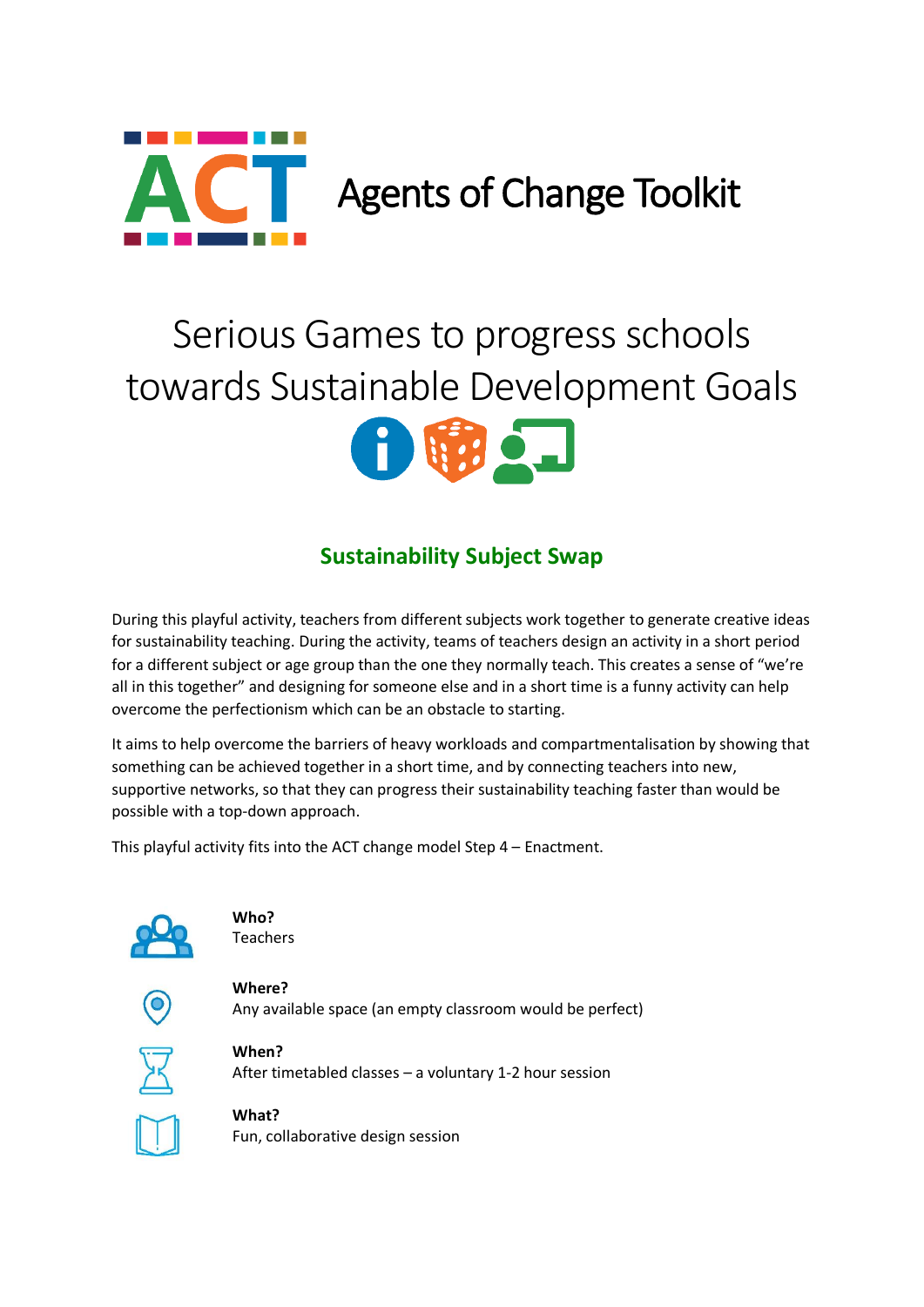# **Instructions for Sustainability Subject Swap**

## You will need

- Paper
- Pens
- Scissors
- Various art supplies and game parts (glue, tape, dice, counters, paper, post-its, cardboard boxes… you can also ask participants to each contribute some)
- Timing device (e.g. mobile phone)
- Design Guide printed out for each group (at the end of this document)

#### How to play

#### Setup

- 1. Lay out all the art supplies etc. on a table at the side.
- 2. Arrange the room to have one table / workspace per 2-4 participants.
- 3. Allocate participants into groups of 2-4 (try to group the participants by the subjects or age groups they teach to begin with).
- 4. Write the subject / age-group that each group teaches on a piece of paper and put in a tub.

#### Steps

- 1. Welcome everyone to the session.
	- a. Optional ice-breaker: for example, ask each person to make a comedy animal or monster out of the art supplies in 2 minutes and create a superhero team for each table to share with the wider group – or use your own favourite icebreaker activity.
- 2. Teams draw at random a slip of paper with a subject on it (redraw if they get their own).
- 3. Explain that each team will be creating an idea for a sustainability classroom activity as a gift to the team who teaches the group on their piece of paper. Guidelines for this are provided in the Design Guide at the end of this document.
- 4. Set the timer for 30 minutes and let the teams create their activities.
- 5. Ask each team to "present" their gift activity to the team who teaches that group and allow space for constructive suggestions and further development of the idea.
- 6. (Optional) Mix the teams and repeat.
- 7. Call a vote on the best idea(s) to take forward (optional: award a prize).
- 8. Close: thank everyone, introduce teachers to places to find sustainability teaching materials<sup>1</sup> (such as those on the [ACT Toolkit website\)](https://teacher-act.net/resources/) and discuss how the ideas from the session will be shared and developed (internal online space, website, noticeboard…).

#### Facilitation tips

**.** 

- Try to be as fun and "silly" in your facilitation as you can no-one should feel that they're under pressure to produce a completed activity in this session. They only need an idea.
- If teams get stuck, encourage them to go to the resources table and bring back something, then work that into their activity.

<sup>1</sup> <https://education.gov.scot/nelo/search/?query=sustainability&phase=BGE&orderBy=dateDescending> <https://en.unesco.org/themes/education/sdgs/material>

<https://www.baesi.org/sustainability-education-resources/>

<https://www.teachstarter.com/au/blog/15-sustainability-activities-and-ideas-for-the-classroom/> <https://se-ed.co.uk/edu/resources/>

<https://www.rsgs.org/lesson-plans>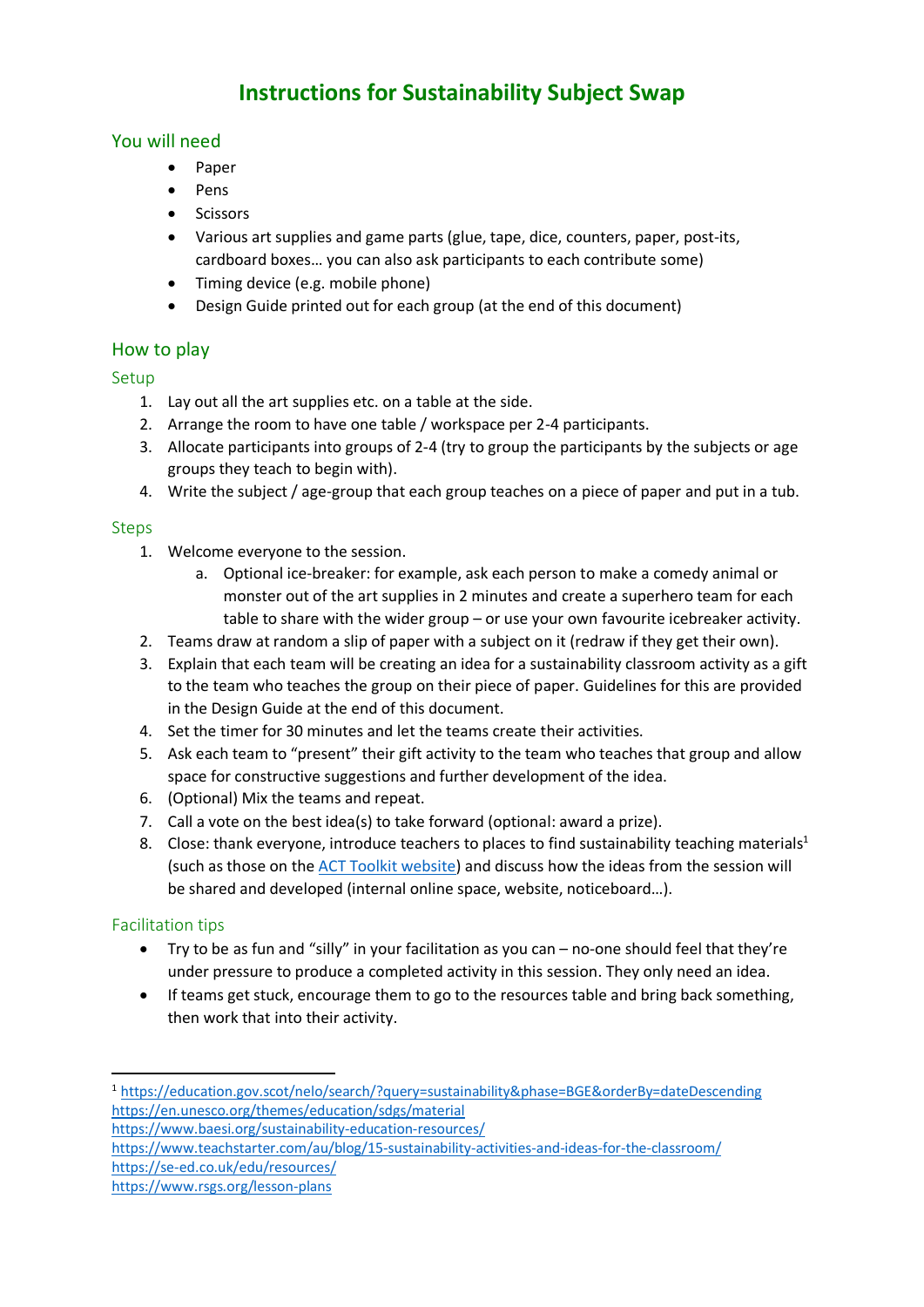## Game adaptations

This mechanic could work equally well for other similar adaptations, where designing something for someone else can help to promote connectedness between different groups. Examples of adaptations could include:

- A primary school creates mixed groups of teachers, pupils and parents to design activities together to welcome new starters to the school. They each share their different experiences of either how they felt when starting in P1 (pupils) or what they observed in others (parents, teachers). ACT THEME: *Communication and building relationships*.
- Two nearby schools each design a climate action activity for the pupils in the equivalent classes from the other school, utilising the protégé effect. ACT THEME: *Communication and building relationships*.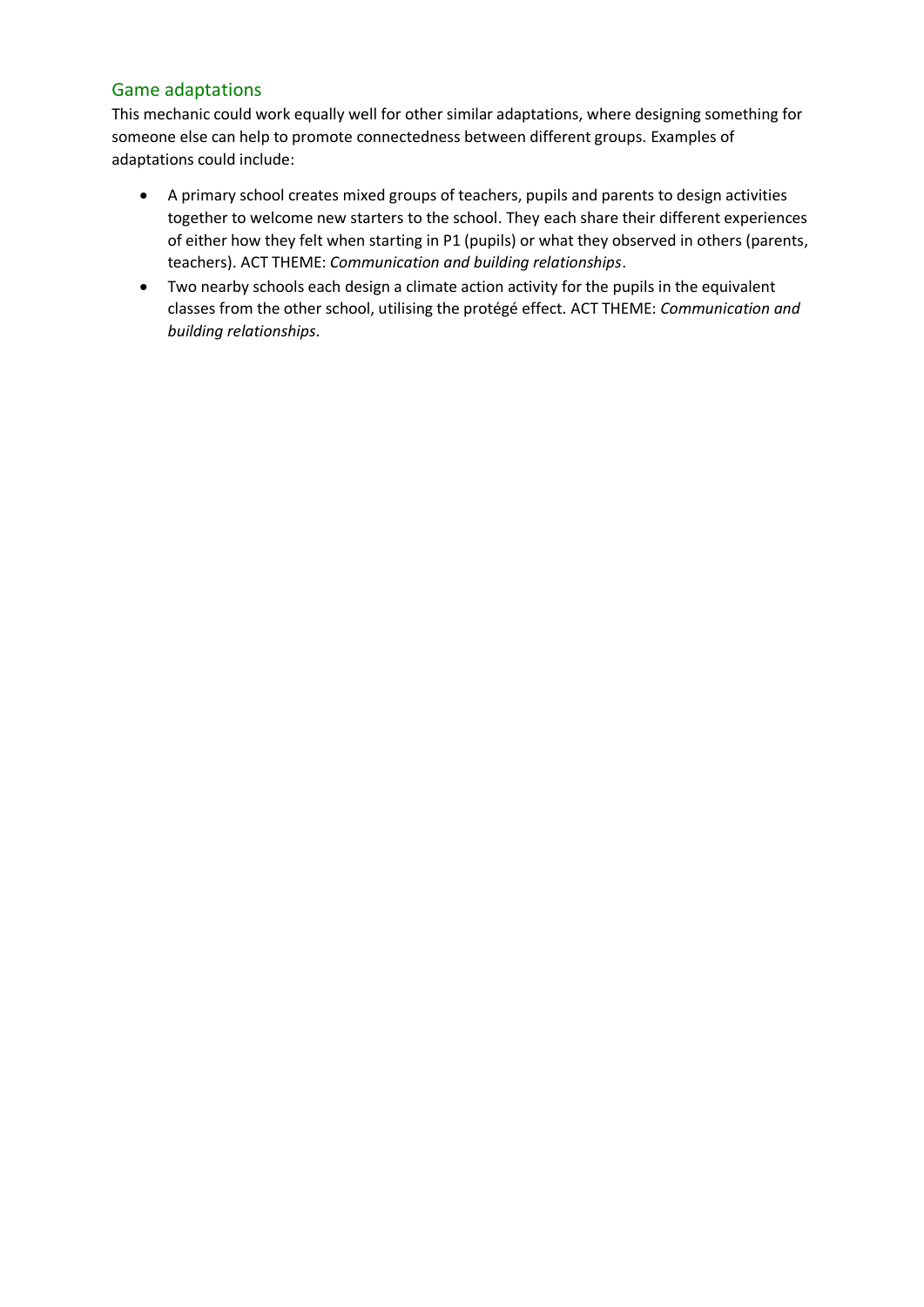# **Understanding "Sustainability Subject Swap" better**

#### Game purpose

The overall purpose of this game is to help teachers across subjects and age groups engage with sustainability, by overcoming barriers including heavy workloads, compartmentalisation and overload with lots of "new" approaches and initiatives. It fits into the ACT change model Step 4 – Enactment. The game is specifically intended to support teachers directly, recognising that top-down approaches to sustainability in classrooms are often slow, and that many teachers are extremely motivated to bring sustainability ideas into their classrooms, but might lack time, energy or other resources needed to do it.

#### Desired change

The primary desired change was "To persuade colleagues in my school and beyond to engage with sustainability no matter what their subject or what age of pupil they teach" which falls under several of the ACT priority areas but is particularly relevant to *Acting as agents of change within the confines of existing heavy workloads*.

#### Instructional design

The instructional design is focused mainly on getting teachers to work on each others' problems, in order to create a sense of common responsibility and to make a start on incorporating sustainability so that teachers feel empowered to continue.

#### Intended Learning Outcomes

- Recognise sustainability teaching as an important common responsibility
- Feel able and motivated to teach sustainability
- Be aware of materials available online and apply these
- Support each other to build sustainability into teaching

#### Desired Learning Behaviour

• Recognise that teaching sustainability is teachers' responsibility and use the resources that are available to fulfil this in the classroom.

Specific learning mechanics are captured in the gameplay loop diagram below.

#### Gameplay loop

**.** 

The below diagram shows the gameplay loop for this activity. Specific learning mechanics are shown in blue and specific game mechanics are shown in yellow.<sup>2</sup>

 $2$  For more on the game design framework being used here, see Arnab et al (2015) Mapping learning and game mechanics for serious games analysis. British Journal of Educational Technology, 46, 391–411.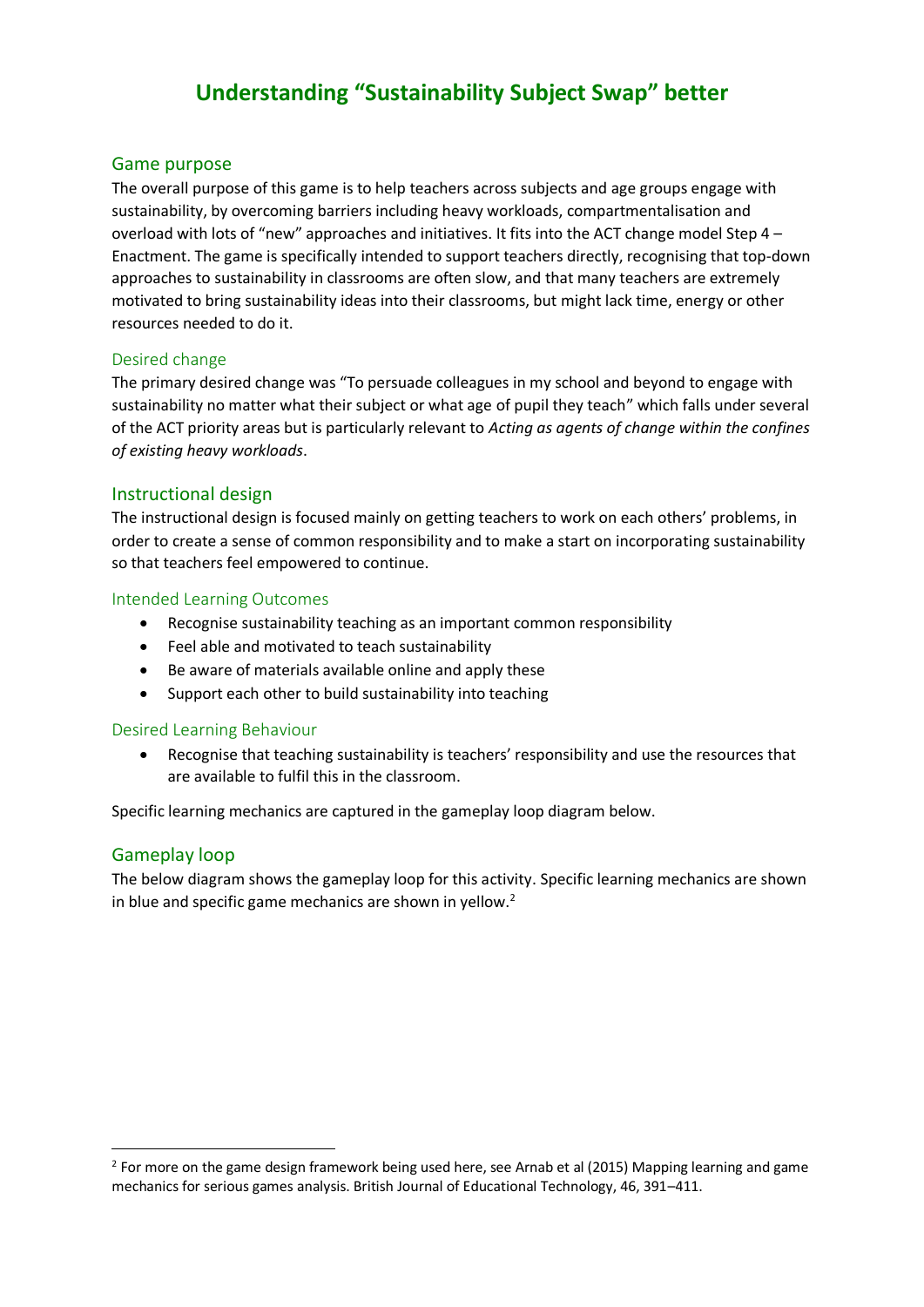

The core loop is around repeatedly taking on other's problems, both creating a sense of shared responsibility and practising activity design without perfectionism (short design time plus designing for another subject makes perfect impossible, lowering pressure). Over several iterations the game would produce a selection of new ideas which could be added to existing sustainability resources. Through this process teachers would come to have increased awareness and ownership relating to resources available for sustainability teaching.

# **Credits**

This game was co-designed and developed by Callum MacLellan, Barbara Dzieciatko and Joanne Craven as part of the Agents of Change Toolkit project funded by the Scottish Universities Insight Institute. Explore the whole toolkit at<https://teacher-act.net/>